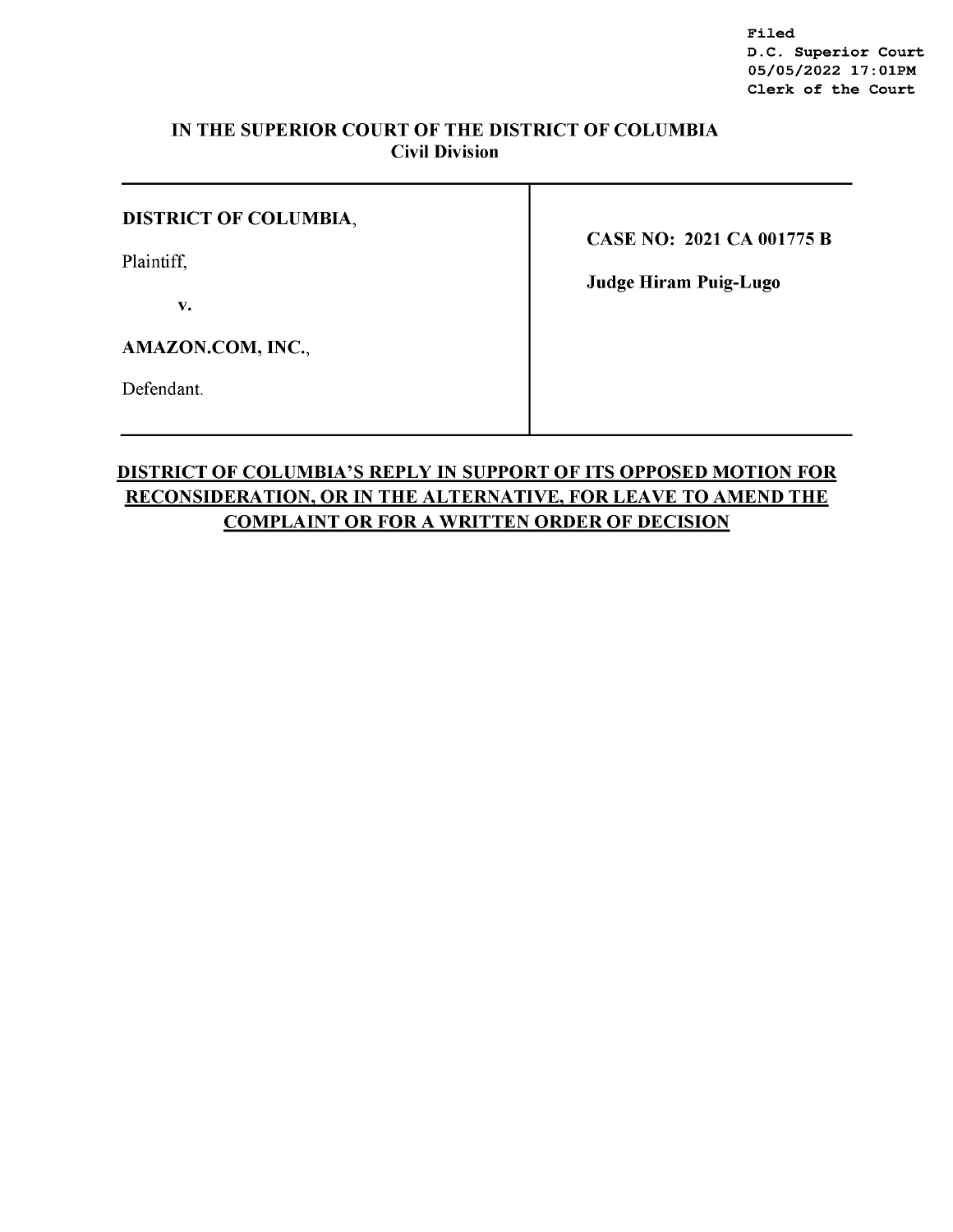## **I. INTRODUCTION**

The Court should reconsider its oral Order dismissing the District's antitrust claims against Defendant Amazon.com, Inc. ("Amazon"), because that Order misapplies the law, ignores important factual allegations in the Amended Complaint ("Complaint"), and engages in factfinding contrary to those allegations. The United States Department of Justice **("DOJ"),** the primary enforcer of federal antitrust law on which the District's Antitrust Act is based, filed a statement of interest supporting the District's Motion to Reconsider-a rarity at the trial levelhighlighting the importance of the Court correcting its errors here. The **DOJ** warns that "[i]f left uncorrected, the Court's ruling could jeopardize the enforcement of antitrust law by improperly raising the bar on plaintiffs challenging anticompetitive contractual restraints in the District of Columbia." **DOJ** Br. at 4.

Unable to squarely support the Court's ruling, Amazon's opposition to the District's Motion resorts to unsupported claims that the Court considered factual allegations and law that it clearly did not, and it doubles down on factual disputes with the District's well-pled allegations. Amazon invites the Court to endorse its prior fact-finding that, under black letter law, is patently inappropriate at the pleading stage. Specifically, and contrary to Amazon's arguments, the language used in the Price Parity Provision **("PPP"),** Fair Pricing Policy **("FPP"),** and Minimum Margin Agreement ("MMA") is perfectly consistent with the anticompetitive implementation of those agreements detailed in the Complaint. Even if it were not, any inconsistency would not be dispositive under the antitrust laws, the violation of which hinges on the likely incentives and effects, not the language, of the agreement. Amazon's claim that sellers could theoretically adhere to the agreements by lowering prices on Amazon rather than raising prices elsewhere ignores economic realities and is beside the point. Sellers will not lower prices on Amazon, because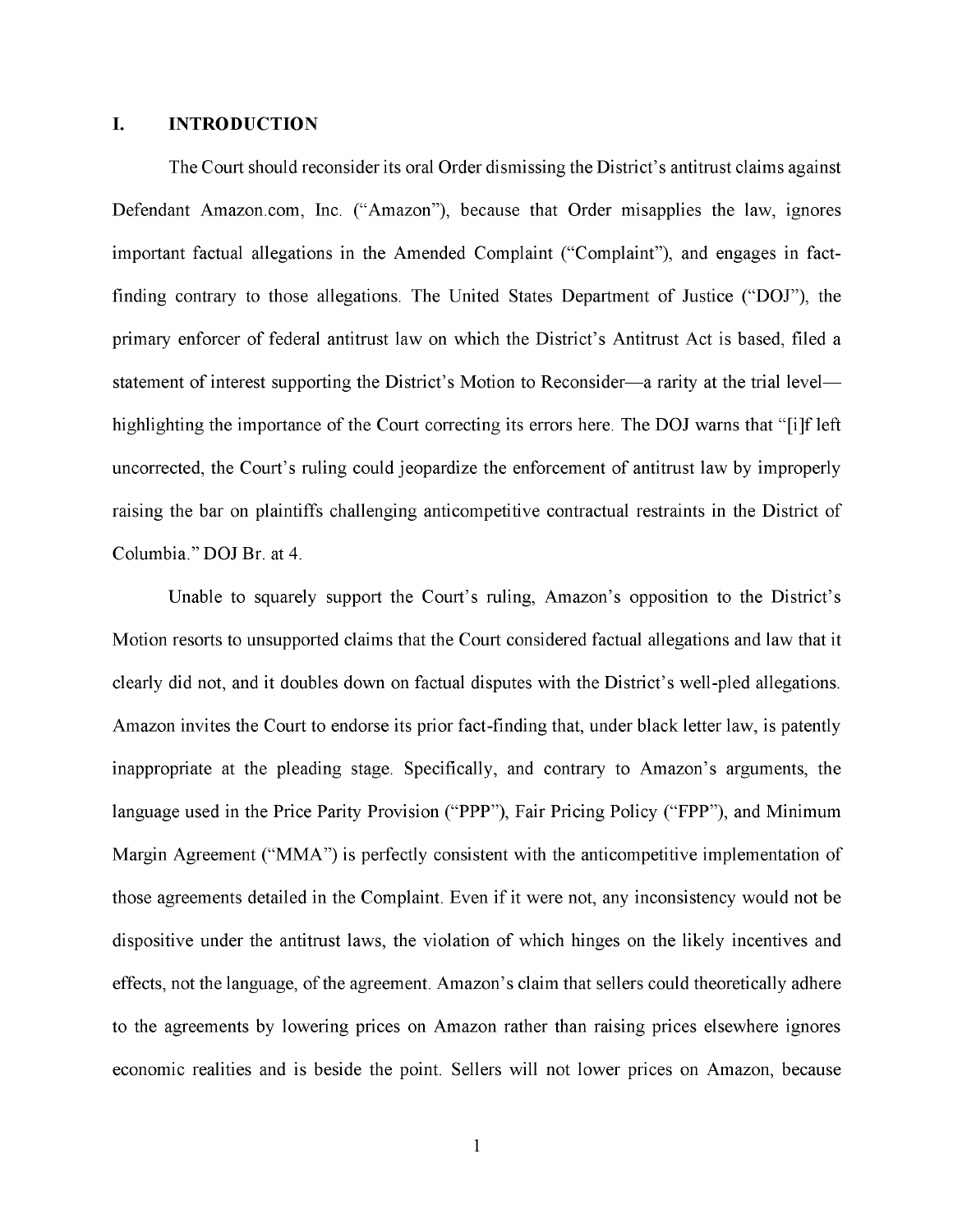Amazon charges too much in fees and commissions for them to do so, and Amazon's market power compels sellers to continue selling on Amazon's marketplace. Compl.  $\parallel$  54. Moreover, the District has alleged that sellers *actually do* raise prices on competing online marketplaces to comply with these agreements. *Id.*  $\sqrt{ }$  62. These allegations must be accepted as true at this stage, and they exceed the plausibility standard as to anticompetitive effects. Finally, Amazon's argument itself evinces the anticompetitive nature of these agreements by conceding that they tie the prices on other online marketplaces to the Amazon price in a way that prevents a free and competitive online market for consumers. Courts routinely deny motions to dismiss on facts similar to those alleged here, including the federal court's denial of a nearly identical motion based on the same conduct just a week before the Court issued its Order here. The Court should grant the District's Motion.

### **II.** ARCHNENT

#### A. The District Flausibly Feed Anticompetitive Effects.

This is a case about written agreements between Amazon and its sellers that, as implemented and enforced, result in higher prices, decreased output, and harm to competition. The Complaint details exactly how these agreements result in higher prices. Compl. III 24-25, 62-63. Specifically, Amazon charges higher commissions and fees to sellers, and then requires the price on Amazon's marketplace be the lowest. *Id.*  $\P$  50, 62. Economics and common sense tell us that this results in the Amazon price being the price floor across online marketplaces. *Id.* Finally, the Complaint explains how Amazon's agreements impede other online marketplaces from competing against Amazon on price, thereby cementing Amazon's monopoly position. *Id.* **1** 64. The Court failed to mention, let alone account for, any of these allegations in its ruling.

Amazon knows that the Court failed in this respect. Thus, its opposition wholly reimagines the Court's Order, contending that "the Court considered and rejected" Plaintiffs' allegations of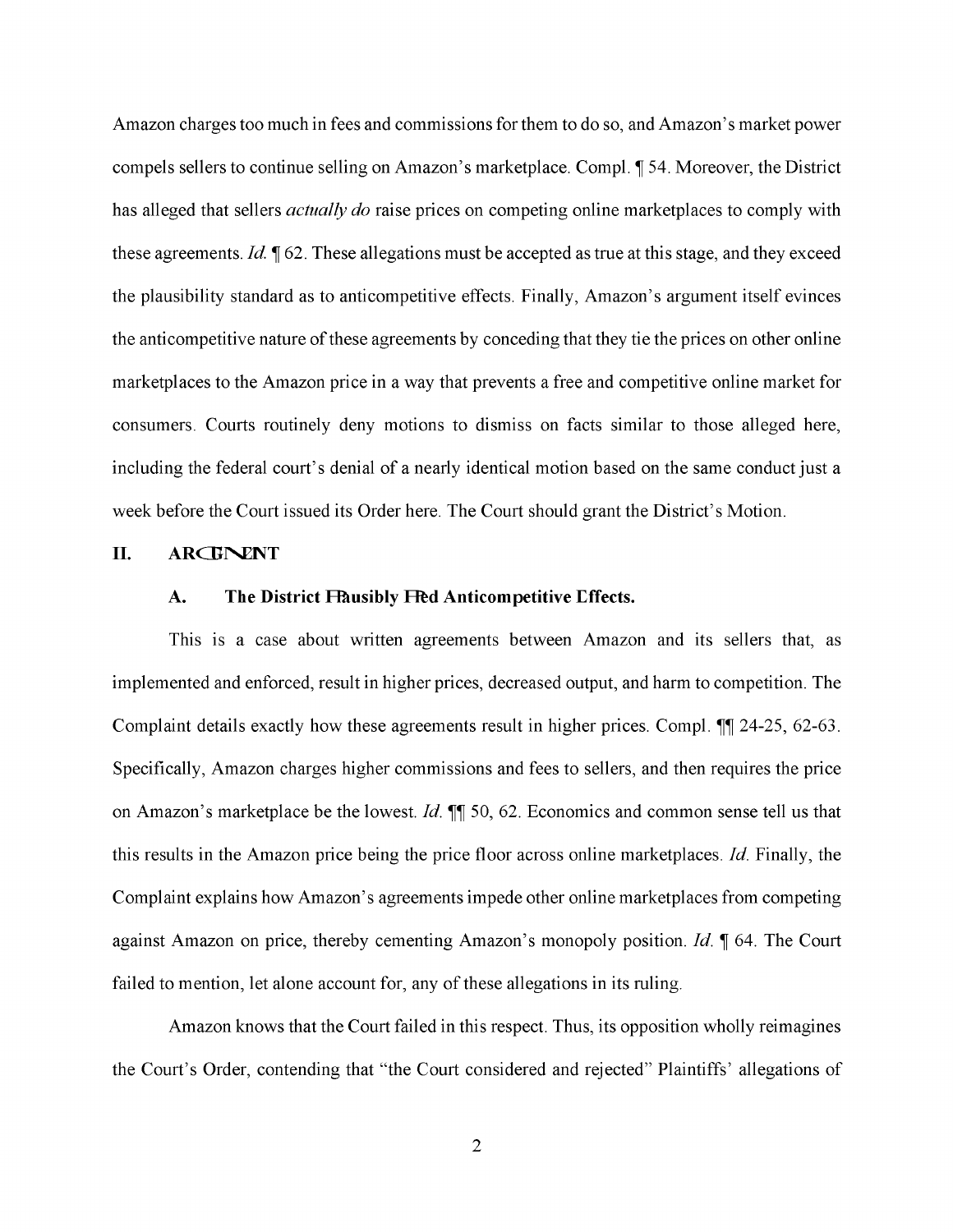anticompetitive effects. Opp. at 7. This is demonstrably untrue. The Court addressed only three of the District's allegations-concerning European antitrust investigations, a letter from U.S. Senator Richard Blumenthal, and a ProPublica article addressing how the Buy Box works. Hearing Tr. 40:11-25. None of these allegations are germane to the anticompetitive effects described above. The Court never engaged with the District's well-pled allegations of anticompetitive effects, which it was obligated to take as true at this stage of the litigation.

Amazon's next argument, that the Court correctly concluded that the District failed to allege anticompetitive effects because the FPP does not include the words "lower" or "price floor", is no more persuasive. Opp. at 8. First, even if the antitrust laws required explicit language (which they do not), the PPP—the predecessor to the FPP and a subject of this lawsuit—explicitly required TPSs to price products on Amazon on terms "at least as favorable" as other sites. Compl.  $\llbracket 21$ . The Court never addressed this language, which clearly and unequivocally required TPSs to set prices on competing online marketplaces at the same or higher than on Amazon, eliminating price competition. Nothing in the Court's Order supports dismissal of the District's claims based on the PPP, and Amazon does not even try to defend it. Further, the Complaint details how all three agreements were and are implemented and enforced to incentivize sellers to raise prices on other online marketplaces. *Id.*  $\P$ [ 21, 24-25. That is all that is required at this stage. The Complaint alleges, and discovery will show, that *in fact* Amazon uses the agreements to punish sellers for charging prices that are lower (by *any* amount) on other online marketplaces. *Id.* **11** 24-25.

Amazon next argues that, because the express language of the FPP theoretically allows sellers to lower their prices on Amazon rather than raise them on other online marketplaces, the FPP cannot possibly have anticompetitive effects. Opp. at 8. This is contrary to both the facts alleged in the Complaint and the law. The Complaint alleges that Amazon's market power means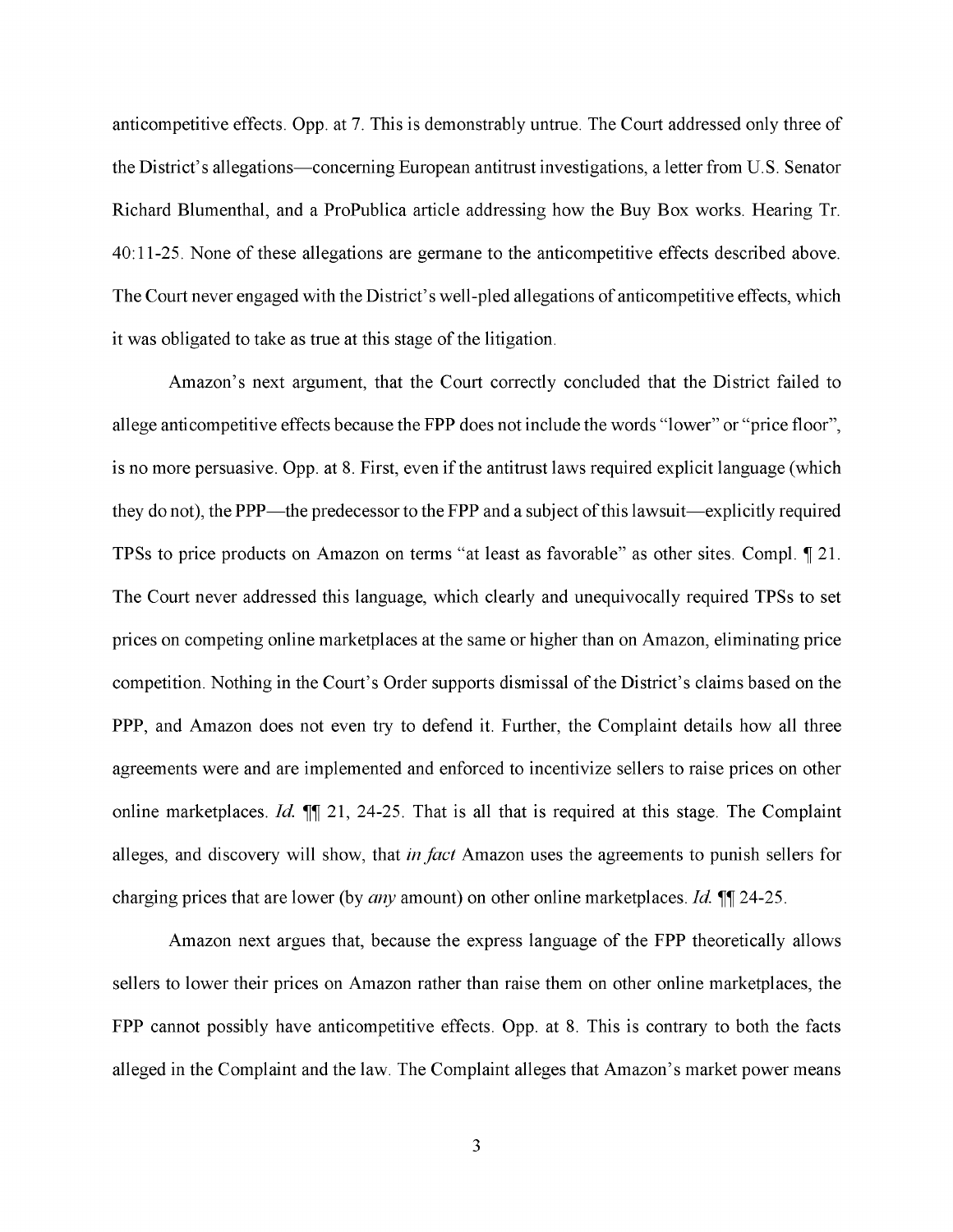that TPSs must sell on Amazon to reach a sufficient audience of buyers (Compl.  $\P\P$  54-57),<sup>1</sup> that Amazon is able to and does charge inflated selling fees to its TPSs *(id.* **11** 27-36), and that the PPP and FPP force TPSs functionally to incorporate those fees into their prices across the internet *(id.*   $\parallel$  36). In other words, as implemented, the likely and actual effect of the agreements is that sellers charge higher prices on other online marketplaces than they would absent the agreements. Indeed, as one competing online marketplace explained to Congress, "as Amazon raises the costs to sellers, and requires that Amazon have the lower prices available, for a seller to be able to make significant sales on [Amazon's] marketplace, these sellers will raise the price on competitor sites to match Amazon's price." *Id.* **|** 63. Explaining the incentives created by of these provisions, as the District has done, is all that antitrust law requires at the pleadings.

Amazon claims that the District's theory of harm defies the "basic laws of economics" and the "obvious realities of competition," but it is Amazon's argument that flies in the face of economic realities. Opp. at 6 (internal quotations omitted). If, for example, Amazon's fees are \$1.50 and another site's fees are \$1.00, a TPS must sell a product that costs it \$10 for \$11.51 to be profitable on Amazon but need only sell that same product for \$11.01 on another site to be profitable. In a free market, that TPS would sell its product on the competing marketplace at \$11.01 to better compete with similar products and increase sales. But the PPP and FPP dictate that if the **TPS** sells its product on another online marketplace at \$11.01, it would also have to sell that product on Amazon for \$11.01, or face sanctions. To comply with the agreements, then, the TPS has two choices: (1) lower its prices on Amazon and *lose* \$.50 on every sale on Amazon; or (2) raise its prices across the internet, charging \$11.51 everywhere so as not to lose money on every

 $<sup>1</sup>$  The Court cannot disregard (and Amazon has not even disputed) the District's allegations of</sup> Amazon's market power in the online marketplace market that prevent sellers from simply refusing to sell on Amazon. Compl.  $\P$ [9] 39, 52-55.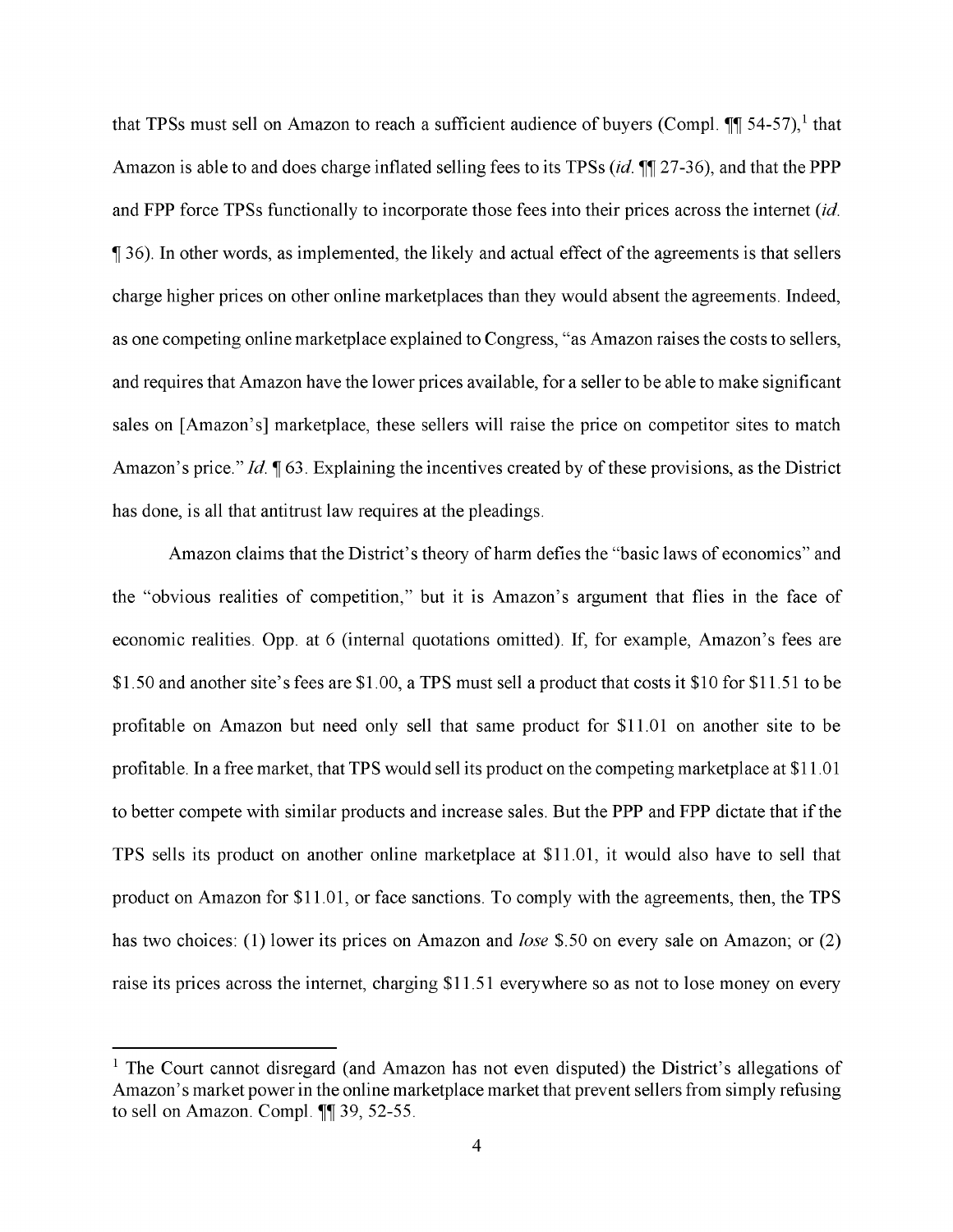Amazon sale. Amazon's argument that economic reality would result in the former option is plainly absurd; no rational economic actor would choose to lose money on the majority of its sales. Thus, the likely and actual effect of the agreements is higher prices on other online marketplaces, not lower prices on Amazon.<sup>2</sup> To the extent Amazon urges the Court to conclude otherwise, it continues to demand improper fact-finding. *Houck v. Substitute Tr. Servs., Inc.,* 791 F.3d 473,484 (4th Cir. 2015) (reversing where district court determined at the pleading stage "whether a lawful alternative explanation appear[s] more likely" from the facts of the complaint).

Indeed, Amazon continues to try to mislead the Court into thinking that antitrust cases are analyzed like contract cases, where clever lawyers can draft around an antitrust violation by not spelling out an agreement's intended anticompetitive effects. But antitrust violators rarely are so explicit. Thus, courts must "look past the terms of the contract to ascertain the relationship between the parties and the effect of the agreement in the real world." *ZF Meritor, LLC v. Eaton Corp.,* 696 F.3d 254,270 (3d Cir. 2012) (citation omitted); *see also United States v. Dentsply Int'l, Inc.,* 399 F.3d 181, 189 (3d. Cir. 2005) ("economic realities rather than a formalistic approach must govern review of antitrust activity"). The incentives and punishments described in the Complaint, taken as true, are more than enough at this stage in the proceedings to make it plausible that discovery will ultimately reveal adequate evidence of those anticompetitive effects. *Bell Atl. Corp. v. Twombly,* 550 U.S. 544, 564 (2007).

## **R The Court and Amazon Confuse Application of** *Twombly* **and** *Iqbal.*

As detailed in the District's Motion, a central error in the Court's analysis was its

 $<sup>2</sup>$  The Complaint alleges that the MMA operates in much the same way. Under the MMA, the FPS</sup> guarantees a certain minimum profit to Amazon. Compl.  $\parallel$  11. If Amazon does not achieve that profit because it has lowered its retail price, Amazon can force the FPS to compensate it for the difference. *Id*. To avoid this result, FPSs keep their prices higher on competing online marketplaces or refuse to sell to those marketplaces altogether because the MMA incentivizes them to do so. *Id*  As with the PPP and FPP, these MMA allegations must be taken as true at the pleading stage.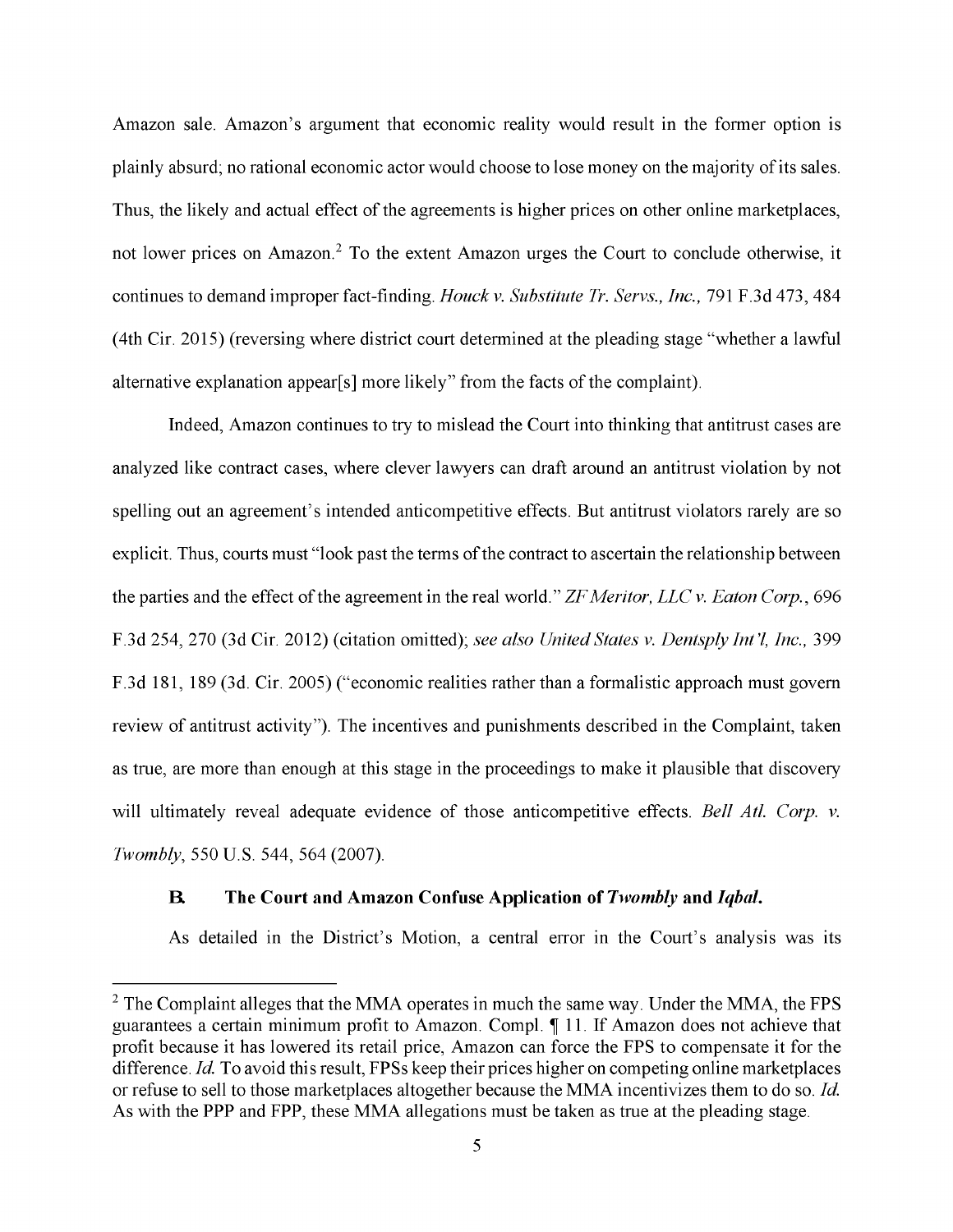misreading of *Twombly,* which led the Court to mistakenly apply that case's warning concerning parallel conduct to allegations of anticompetitive effects. This Court found an agreement, but ultimately decided that the alleged anticompetitive effects of the agreement could be explained by "lawful, unchoreographed free market behavior." Hearing Tr. 36:20-37:1. *See also id* 36:13-18 ("I understand that there is no dispute here that there was an agreement. But the fact that there was an agreement is not dispositive because in *[Twombly],* the Court found that the agreement could be explained by lawful... unchoreographed free market behavior."). But the possibility of "unchoreographed free market behavior" described in *Twombly* speaks only to whether the plaintiff has sufficiently alleged an agreement, not whether the complaint has pled anticompetitive effects. Mot. at 18-20 ( citing cases). Because the Court has found the existence of concerted action in the form of an agreement, it is immaterial whether the Court believes that those effects could have been the product of unconcerted "unchoreographed free market behavior."

DOJ's statement of interest crystalizes this point. DOJ Br. at 6 ("Because this Court has accepted that the District has challenged express agreements between Amazon and its merchants, whether these agreements resulted from 'unchoreographed free-market behavior' is irrelevant."); *id.* ("To the extent this Court treated the question whether the restraints are explainable by lawful, unchoreographed behavior as relevant to deciding reasonableness, that too is wrong."). *Robertson v. Sea Pines Real Estate Companies, Inc.,* cited by the **DOJ,** is particularly illuminating, making clear that *Twombly* is distinguishable from express agreement cases like this one because *Twombly*  required contextual evidence to substantiate a speculative claim about the existence and substance of a conspiracy. 679 F.3d 278, 289 (4th Cir. 2012) ("Circumstantial evidence sufficient to 'suggest[] a preceding agreement,'" was "superfluous in light of the direct evidence . . . of the agreement itself." (quoting *Twombly*, 550 U.S. at 557)).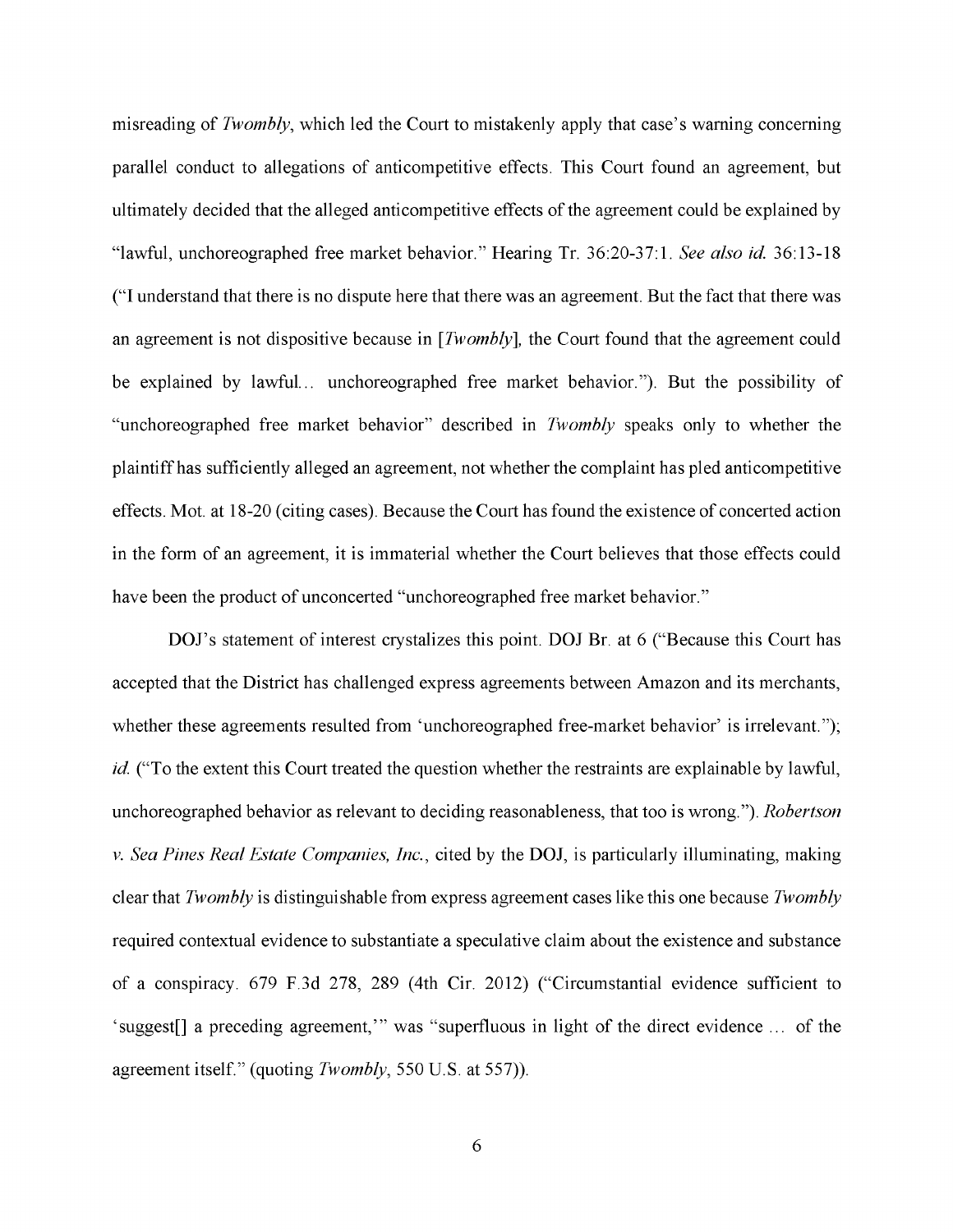Amazon's attempts to distinguish cases cited in the District's Motion are unavailing. It distinguishes *United States v. Charlotte-Mecklenburg Hospital Authority,* 248 F. Supp. 3d 720 (W.D.N.C. 2017) by pointing out the unremarkable point that the relevant geographic and product markets are narrower in that case. But Amazon has not disputed the relevant geographic market here, and the Court has taken no issue with the product markets alleged. Amazon next tries to distinguish *Thompson v. 1-800 Contacts, Inc.,* No. 2: 16-CV-1183-TC, 2018 WL 2271024, at \*4 (D. Utah May 17, 2018), by claiming a "developed body of case law" unique to that case. But, like *Thompson*, there is a developed body of case law that applies to Amazon's conduct—many courts have addressed MFNs comparable to those in this case and found them to be unlawful. *E.g.*  District's Opp. to Mot. to Dismiss at n.22. Amazon then points out that the plaintiff in *Emulex Corp. v. Broadcom Corp.,* No. 09-cv-01310-JVS (RNBx), 2010 WL 11595718 (C.D. Cal. June 7, 2010), alleged delayed entry into the market as the relevant anticompetitive harm. The District also has alleged that Amazon's agreements prevent competitors from gaining market share and deter new entry. Compl. II 63-64. Moreover, deterred entry is only one of a common set of anticompetitive effects that will sustain an antitrust violation. Another is higher prices, which have been amply plead in this case. *Id.*  $\P$  6, 11, 34, 50-51, 69, 74. Finally, Amazon has found no case (because none exists) to save the Court's analysis tethering unchoreographed free market behavior to a finding of failure to plead plausible anticompetitive effects.

Lacking a jurisprudential bulwark, the crux of Amazon's answer to the District's Motion and **DOJ**'s Statement of Interest is to misrepresent a litany of cases in a base attempt to provide cover for the Court's misapplication of *Twombly* and *Iqbal.* First, and perhaps most audaciously, Amazon cites to *Ogden v. Little Caesar Enterprises Inc.,* 393 F. Supp. 3d 622, 640 (E.D. Mich.), suggesting that that court there—like the Court here—relied on *Twombly's* "lawful,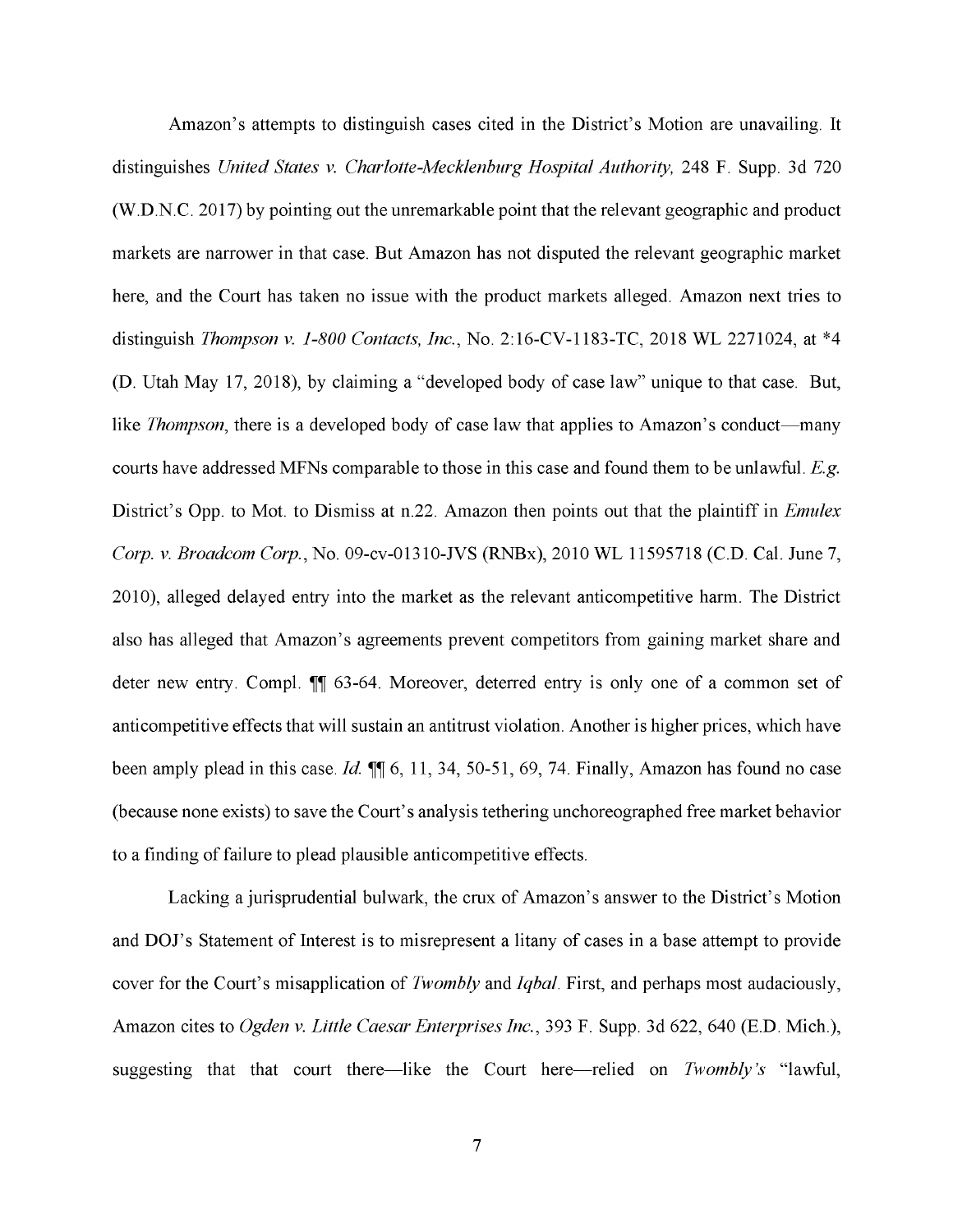unchoreographed free-market behavior" language as grounds for dismissing an antitrust claim for failure to plead anticompetitive effects. The *Ogden* court did no such thing. Instead, the *Ogden*  court faulted the plaintiff for "not offer[ing] any facts to show that the agreement precipitated any specific wage or opportunity loss to him." *Id* at 638. There was *no* discussion in that case about how the plaintiff's alleged anticompetitive effects could be explained by "lawful unchoreographed free-market behavior" under *Twombly.* 

Amazon's other cases are also easily distinguished. In most of these cases, the plaintiff simply stated that prices would increase without explaining the mechanism for that increase, in contrast to the detailed allegations here. For example, in *Prime Healthcare Services, Inc. v. Service Employees International Union,* the court dismissed where the plaintiff did not tie the anticompetitive harm claimed to the challenged conspiracy. 642 F. App'x 665,667 (9th Cir. 2016). Here, the District has explained exactly how and why the agreements reduce competition, causing prices to increase. Similarly, the plaintiff in *In re McCormick & Co., Inc., Pepper Products Marketing & Sales Practices Litigation* failed to explain why prices would be lower absent the agreement. 275 F. Supp. 3d 218, 225 (D.D.C. 2017). Here, the District's allegations explain as a purely mathematical proposition why Amazon's PPP, FPP, and MMA cause TPSs and FPSs to charge more than they otherwise would absent the agreements.

In *Spinelli v. National Football League,* the court dismissed on two bases, neither of which applies here. 903 F.3d 185,212 (2d Cir. 2018). First, the court found that plaintiff alleged reduction of output in a market different from the relevant market. *Id* Here, the District has alleged a reduction in output in the online marketplace market—the relevant market. Second, the *Spinelli* court concluded that the plaintiffs alleged no "facts to support their assertion" that the aggregate cost to consumers increased as a result of the challenged restraints. *Id*. The entirety of the plaintiffs'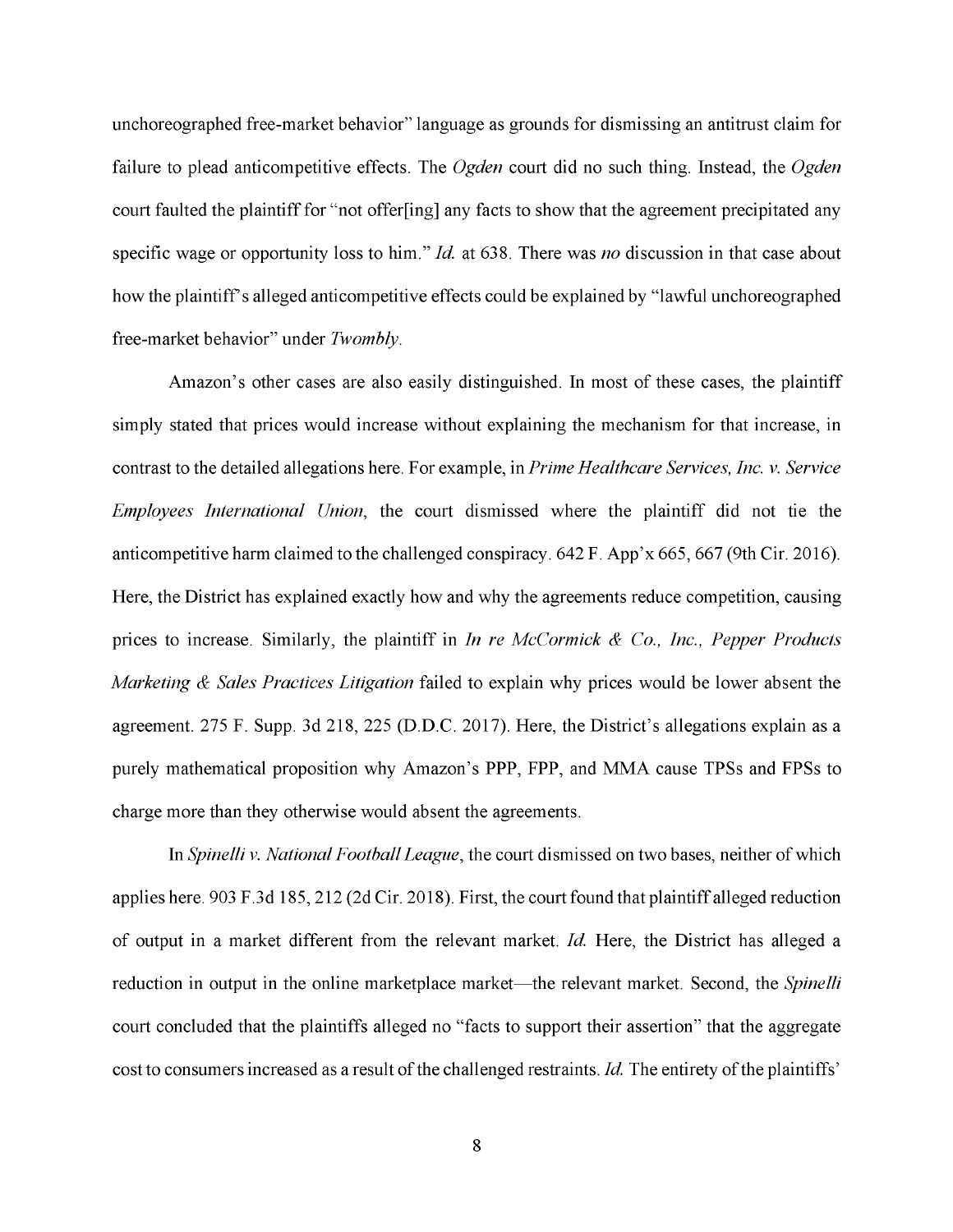allegations there relating to higher costs consisted of one sentence: "Because of the Defendants' influence on and control over this market, the aggregate cost to consumers has increased." Second Am. Compl. ¶ 239, *Spinelli v. Nat'l Football League*, No. 13-cv-07398 (RWS), 2015 WL 5697801 (S.D.N.Y. Aug. 17, 2015). Again, this is in stark contrast to the extensive allegations in the District's Complaint.

## **C. The Court Should Grant the District Leave to Amend.**

At the hearing, the Court seemed to find it dispositive that the District did not include allegations identifying individual sellers' circumstances. Hearing Tr. 37:11-24. While no such allegations are required<sup>3</sup>, the District seeks leave to amend to add specific facts from individual interviewees describing how the challenged agreements were implemented in their experience, along with examples of sellers raising prices as a direct result of the challenged agreements. The Court seemed to suggest that such specific pleading would satisfy it. Tr. 37:11-19.

Amazon wrongly argues that this Court cannot grant leave to amend without granting the District's Motion for Reconsideration, and that the "stringent standard for reconsideration" warrants denial of the District's Motion (and with it, the District's ability to amend the complaint). In each case Amazon cites, amendment could not cure the deficiencies the court noted. Recent **D.C.** Circuit law interpreting the analogous federal rules 59(e) and 15(a) explains how to deal with a situation where, as here, additional facts *would* remedy the court's concern. 4 When a plaintiff

<sup>3</sup>*Starr v. Sony BMG Music Ent.,* 592 F.3d 314, 325 (2d Cir. 2010) (court rejected defendant's contention that *Twombly* required the plaintiff identify the "specific time, place, or person related to each conspiracy allegation"); *In re Polyurethane Foam Antitrust Litig.,* 799 F. Supp. 2d 777, 791-92 (N.D. Ohio 2011); *Erickson v. Pardus et al.,* 551 U.S. 89, 93 (2007) (after *Twombly,*  "[s]pecific facts are not necessary; the statement need only 'give the defendant fair notice of what the ... claim is and the grounds upon which it rests."') (quoting *Twombly,* 550 U.S. at 555) ( quotations omitted).

<sup>&</sup>lt;sup>4</sup> Where the local rule and the federal rule contain parallel language, D.C. courts look to federal court decisions interpreting the analogous federal rule as persuasive authority in interpreting the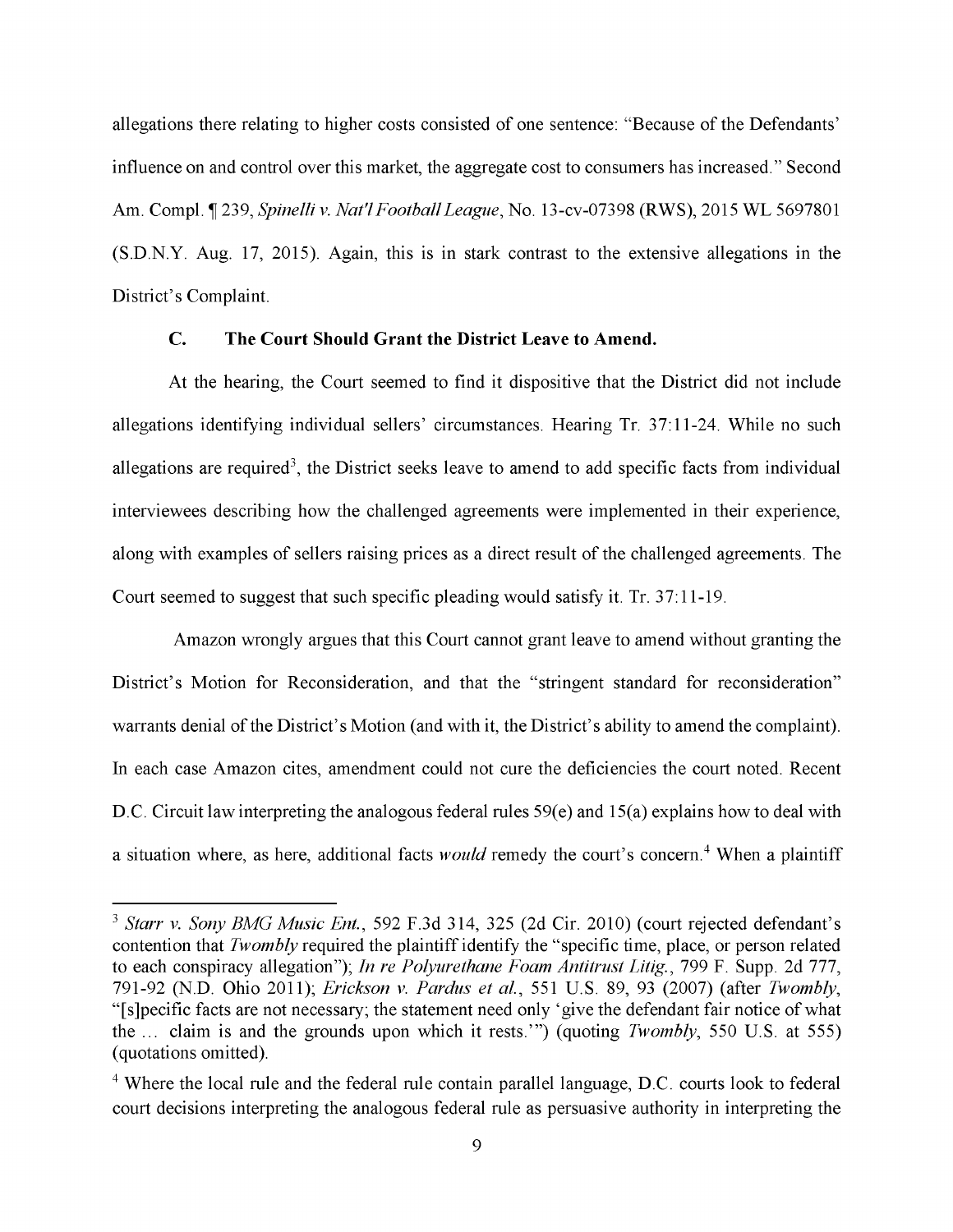files a Rule 59(e) motion to alter or amend a judgment combined with a Rule 15(a) motion requesting leave to amend a complaint (as the District has done here), it is an abuse of discretion to deny the motion unless "allegation of other facts consistent with the challenged pleading could not possibly cure the deficiency." *Brinkv. Continental Ins. Co,* 787 F.3d 1120, 1128-29 (D.C. Cir. 2015) ( cleaned up). *Brink's* permissive standard applies to complaints that have been dismissed. *Jones v. Perkins,* No. 19-CV-03168 (APM), 2021 WL 5774085, at \*l (D.D.C. Sept. 15, 2021). Because the District seeks to add the allegations the Court specifically called for at the hearing, *Brink* applies, and this Court should allow leave to amend.

Amazon also argues that these new allegations are insufficient. The *Frame-Wilson* court disagreed, sustaining nearly identical allegations as adequately pleading anticompetitive effects. *Frame-Wilson v. Amazon.com, Inc.,* No. 2:20-CV-00424-RAJ, 2022 WL 741878, at \*12 (W.D. Wash. Mar. 11, 2022) ("While Amazon asserts that Plaintiffs 'allege only some anecdotal matching of Amazon's prices in cherry-picked instances,' the Court finds that facts alleged that would constitute an offense, regardless of how numerous, are sufficient to survive a motion to dismiss."). Given that the District has included the very allegations the Court felt were necessary to demonstrate anticompetitive effects, at a minimum the Court should grant the District's request for leave to amend.

### **III. CONCLUSION**

For the foregoing reasons, the District's Motion for Reconsideration should be granted.

local rule. *So v. 514 10th St. Assocs., L.P.,* 834 A.2d 910, 914 (D.C. 2003). Here, the relevant portions of both D.C. and Federal Rules 15(a) and 59(e) are identical.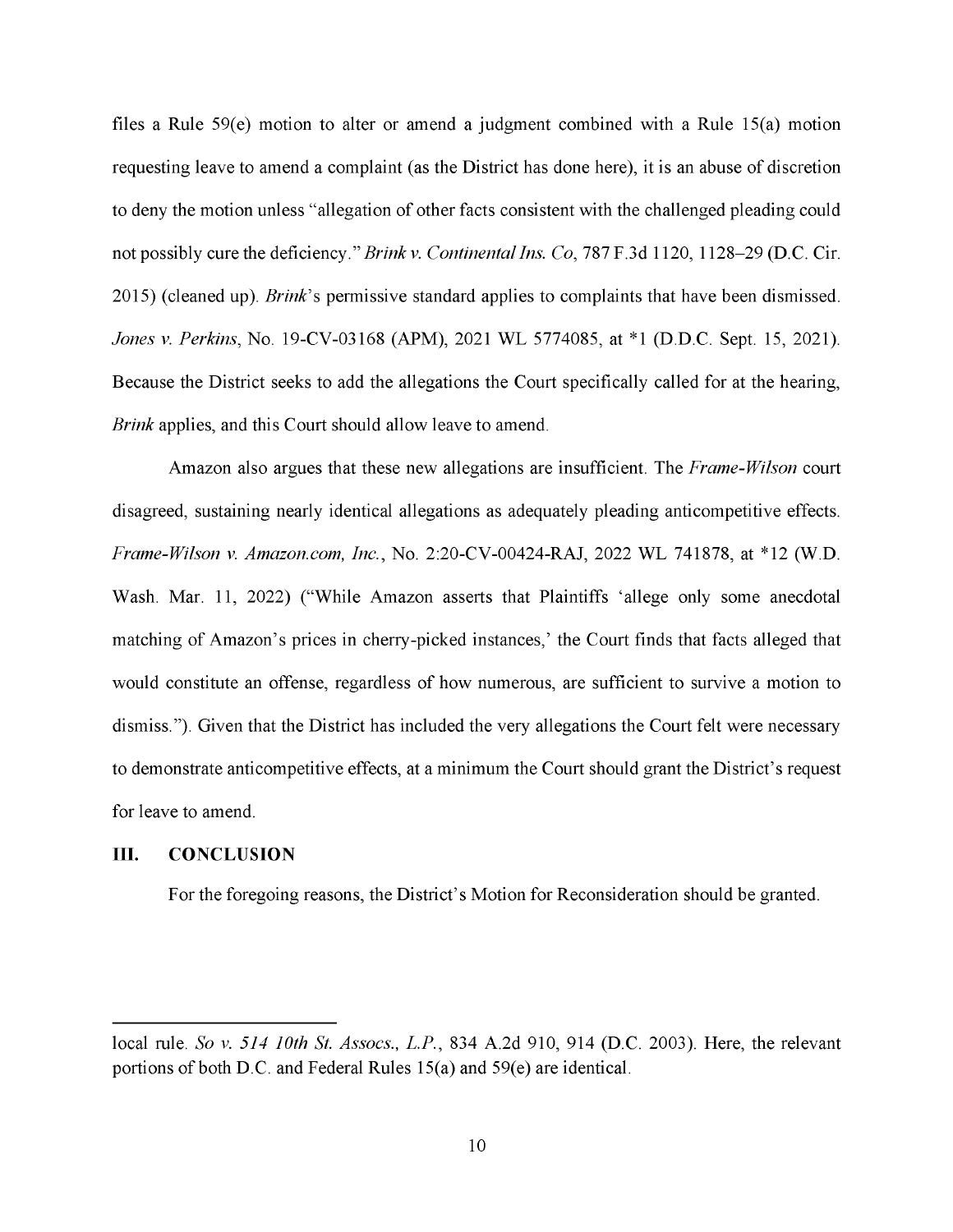Respectfully submitted,

KARL A. RACINE Attorney General for the District of Columbia

KATHLEEN KONOPKA Deputy Attorney General Public Advocacy Division

*Isl Kathleen Konopka*  Kathleen Konopka [D.C. Bar 495257] kathleen.konopka@dc.gov Adam Gitlin adam.gitlin@dc.gov Jennifer C. Jones  $jen.jones@dc.gov$ David Brunfeld david.brunfeld@dc.gov Arthur Durst arthur. durst@dc.gov Public Advocacy Division Office of the Attorney General for the District of Columbia 400 6<sup>th</sup> Street, N.W., 10<sup>th</sup> Floor Washington, D.C. 20001 Tel: (202) 442-9853

*Isl Swathi Boiedla* 

Hilary K. Scherrer [D.C. Bar 481465] hscherrer@hausfeld.com Swathi Bojedla [D.C. Bar 1016411] sboj edla@hausfeld.com Theodore F. DiSalvo [D.C. Bar 1655516] tdisalvo@hausfeld.com Halli Spraggins [D.C. Bar 1671093] hspraggins@hausfeld.com HAUSFELD **LLP**  888 16<sup>th</sup> Street, NW, Suite 300 Washington, D.C. 20006 Tel: (202) 540-7200

*Attorneys for Plaintiff District of Columbia*